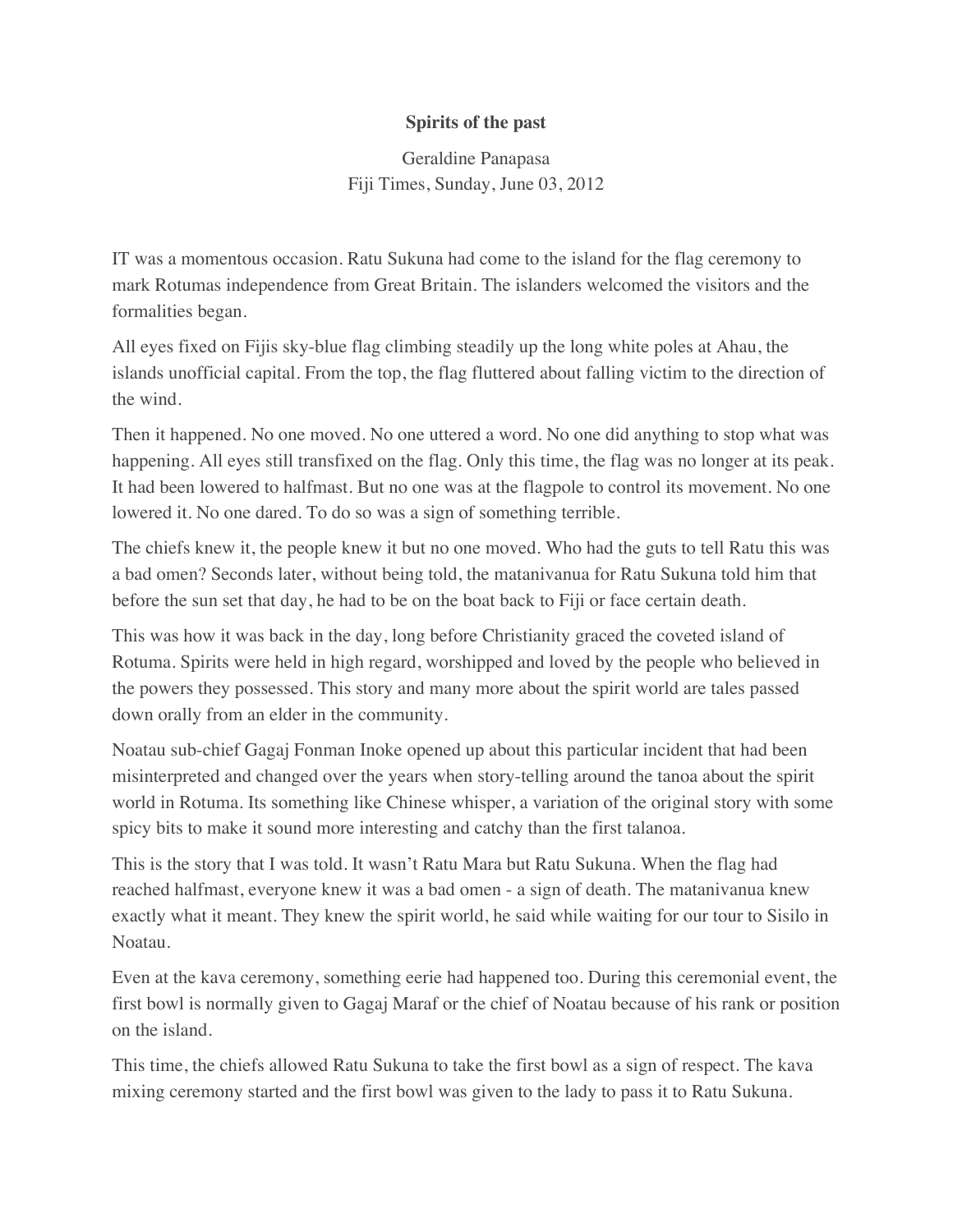She took it the bowl with kava in it and presented it to Ratu Sukuna - without realising the bowl was empty.

She went back and got the kava again but by the time the bowl reached him, it was empty - as if to say it wasn't meant for him. At that moment, the matanivanua stood up and told Ratu Sukuna that he had to leave even though the ceremony was still going on.

He excused himself saying he was sick and left. We later learnt of this story but that's how the island was ruled back then.

On Rotuma.net, a couple of notes from anthropologist Gordon Macgregor during his visit to the island in 1932 highlighted various spirit houses with oracles and their constant interaction with a higher being or spirits known as aitu in the local lingo.

Macgregor was a staff of Bishop Museum in Honolulu, Hawaii and spent six months on the island studying pre-European history and customs. Here are snippets from consultants or people who gave him information during his stay on the island.

In each village there is a spirit house where oracles were pronounced from the aitu. Men and women alike pronounced oracles. These were called toakaitu. They answered the cause of sicknesses, which occurred from curses. The house was just like any other but had a chamber in it for oracle telling, read his notes from consultant Kitione, a minister from Losa and a fisherman who Macgregor used as an interpreter.

Another consultant, Mereama shared old stories from Itutiu and Losa.

In Losa there was a house called Risusu, which was a suura, or the house in which the sau (king) stayed when he was in Losa. There was another house called Rihoi where the people of Losa prayed to Tagroa for rain or sun, or relief from storms and hurricanes.

There was a daughter born to Irava in Savlei, and the aitu said to name her Ufimalumalu, and that during her life there would be no more hurricanes in Rotuma. So far the prophecy has been true.

Says Marasial, described by Macgregor as another good informant from the family of Fonman who lived in Motusa and was the mafua (spokesman) for Itutiu in 1932.

Tagaroa and Garagsau were worshipped in a special spirit house, called a ri susu, or sewn house, in Losa. Here people prayed for plenty of food and fish. They prayed for an ia foa, which is the appearance of a tremendous school of fish which are numerous enough to supply the island for weeks.

These sudden and infrequent supplies of fish are attributed to the gods, and the chief who receives the first fruit from such a catch is considered the owner of the ia foa.